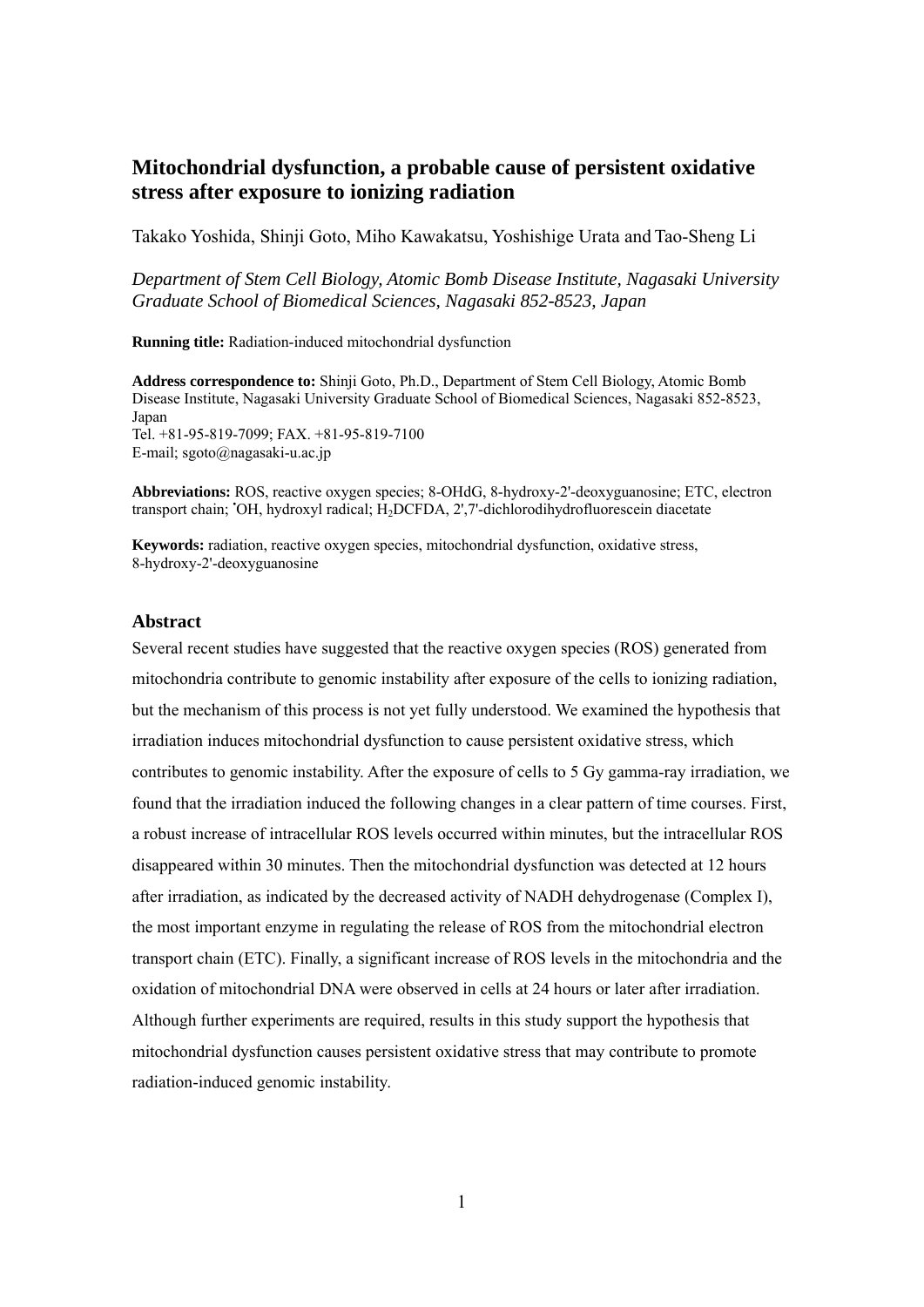## **Introduction**

It is well known that ionizing radiation, such as gamma-rays, induces DNA double-strand breaks (DSBs). In mammalian cells, the failure to repair DSBs leads to chromosomal rearrangements, cell cycle arrest, or cell death [1]. However, a high-frequency of chromosomal deletions, mutations, translocations, and micronuclei have been observed in the progeny of irradiated cells long after the initial radiation exposure. These phenomena are referred to as radiation-induced genomic instabilities, which are thought to promote carcinogenesis [2]. Although several studies have recently suggested a relationship between the radiation-induced genomic instability and the reactive oxygen species (ROS) generated by the mitochondria [3-7], it is poorly understood how irradiation induces the generation of ROS by the mitochondria.

Mitochondria are the primary energy-generating organelles in most eukaryotic cells. Mitochondria synthesize ATP by oxidative phosphorylation in the electron transport chain (ETC). During this process, the superoxide anion  $(O_2)$  is generated due to a one-electron reduction of molecular oxygen  $(O_2)$  by the electron leaked from the ETC [8]. Inhibiting the activity of the mitochondrial ETC complexes enhances the leakage of electrons and the subsequent generation of  $O_2$ <sup>-</sup>[9-12].

However, ionizing radiation is known to ionize water molecules  $(H_2O)$  and result primarily in the generation of the hydroxyl radical ('OH), the most toxic form of ROS [8, 13]. These • OH have the ability to oxidize biomolecules, including proteins or lipids [13, 14]. The mitochondrial inner membrane contains phospholipids, such as phosphatidylcholine, phosphatidylethanolamine, and cardiolipin, which play very important roles in the optimal functioning of numerous enzymes involved in the ETC of mitochondria [15, 16]. Alterations in the membrane lipid profile, such as a decrease in lipid content, peroxidation, and changes in composition may result in or enhance the generation of  $O_2$  arising from leakage of electrons from ETC component enzymes. Therefore, • OH generated by irradiation may induce oxidative damage of the mitochondria through peroxidation of the above-mentioned phospholipids and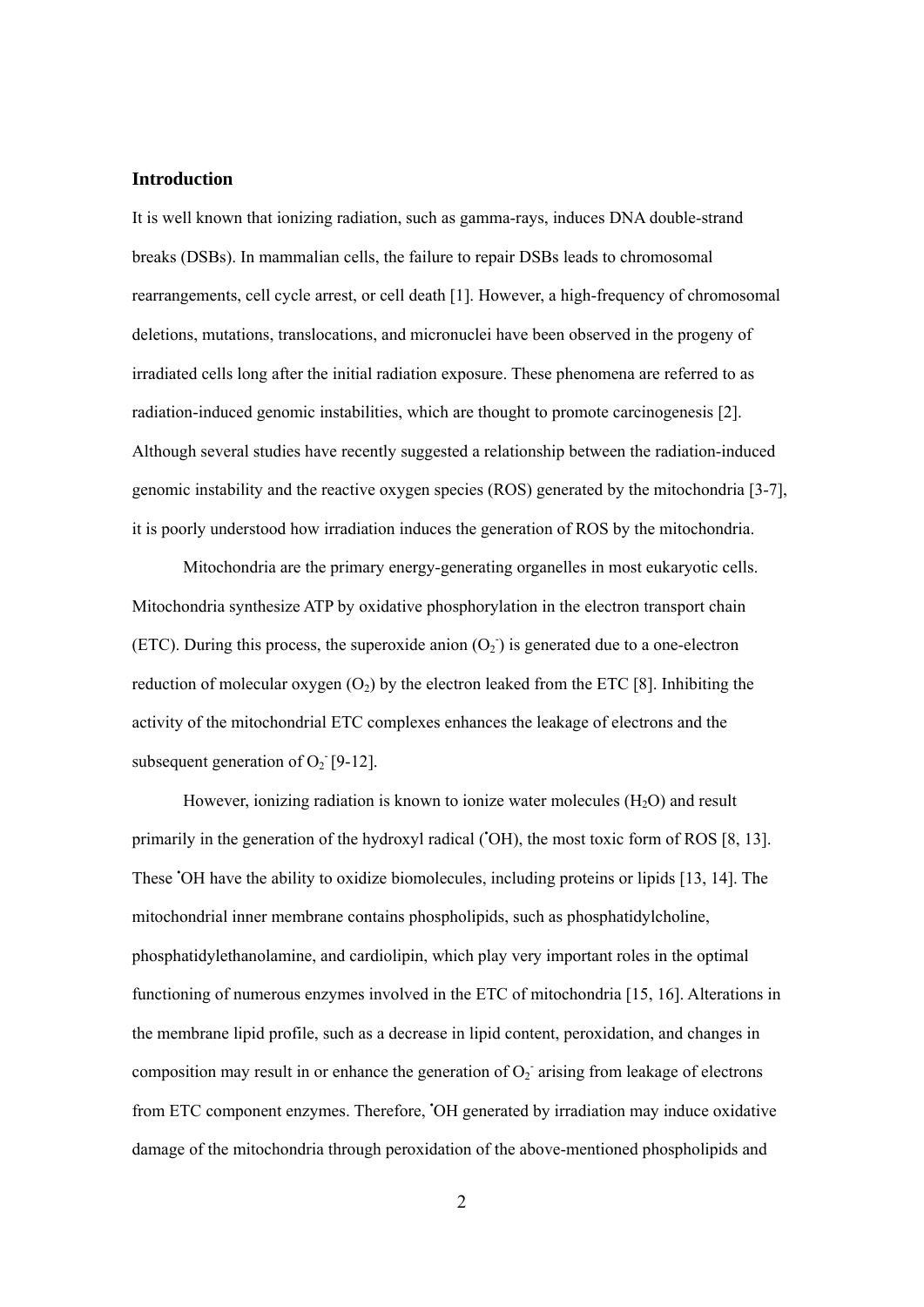then enhance the generation of  $O_2$ <sup>-</sup> by the mitochondria.

In this study, we examined whether exposure to ionizing radiation induces mitochondrial dysfunction, and then we investigated how the mitochondrial dysfunction leads to persistent oxidative stress that may contribute to promote genomic instability after irradiation.

# **Materials and methods**

#### *Materials*

Dulbecco's modified Eagle's medium (DMEM), the DNA Extractor TIS Kit, and the mtDNA Extractor CT Kit were purchased from Wako Pure Chemical Industries, Ltd. (Osaka, Japan). Fetal bovine serum (FBS), 2',7'-dichlorodihydrofluorescein diacetate (H<sub>2</sub>DCFDA), Hanks' Balanced Salt Solution (HBSS), and MitoSO $X^{TM}$  Red mitochondrial superoxide indicator were purchased from Invitrogen Corp. (Carlsbad, CA). The BCA Protein Assay Reagent Kit was purchased from Thermo Fisher Scientific Inc. (Waltham, MA). The 8-hydroxy-2'-deoxyguanosine (8-OHdG) Check ELISA kit was purchased from the Japan Institute for the Control of Aging, Nikken SEIL Co., Ltd. (Shizuoka, Japan). The other chemicals and reagents were purchased from Sigma Aldrich (St. Louis, MO).

#### *Cell culture and gamma-ray irradiation*

We used rat A7r5 cells for this study [17]. The cells were cultured in DMEM supplemented with 10% FBS at 37 $^{\circ}$ C under a humidified atmosphere of 5% CO<sub>2</sub>. The cells at approximately 80% confluence were irradiated with a  $137$ Cs source at a dose rate of 1 Gy/minute up to 5 Gy with a PS-3100SB gamma-ray irradiation system (Pony Industry Co., Ltd. Osaka, Japan). The medium was replaced 1 hour before and 6 hours after the irradiation, and then it was replaced daily. To estimate how irradiation affects the growth of cells, we recorded the morphological changes with digital camera under microscopy at 24 and 72 hours after irradiation. The numbers of survived cells were counted by a cell counter of Nucleocounter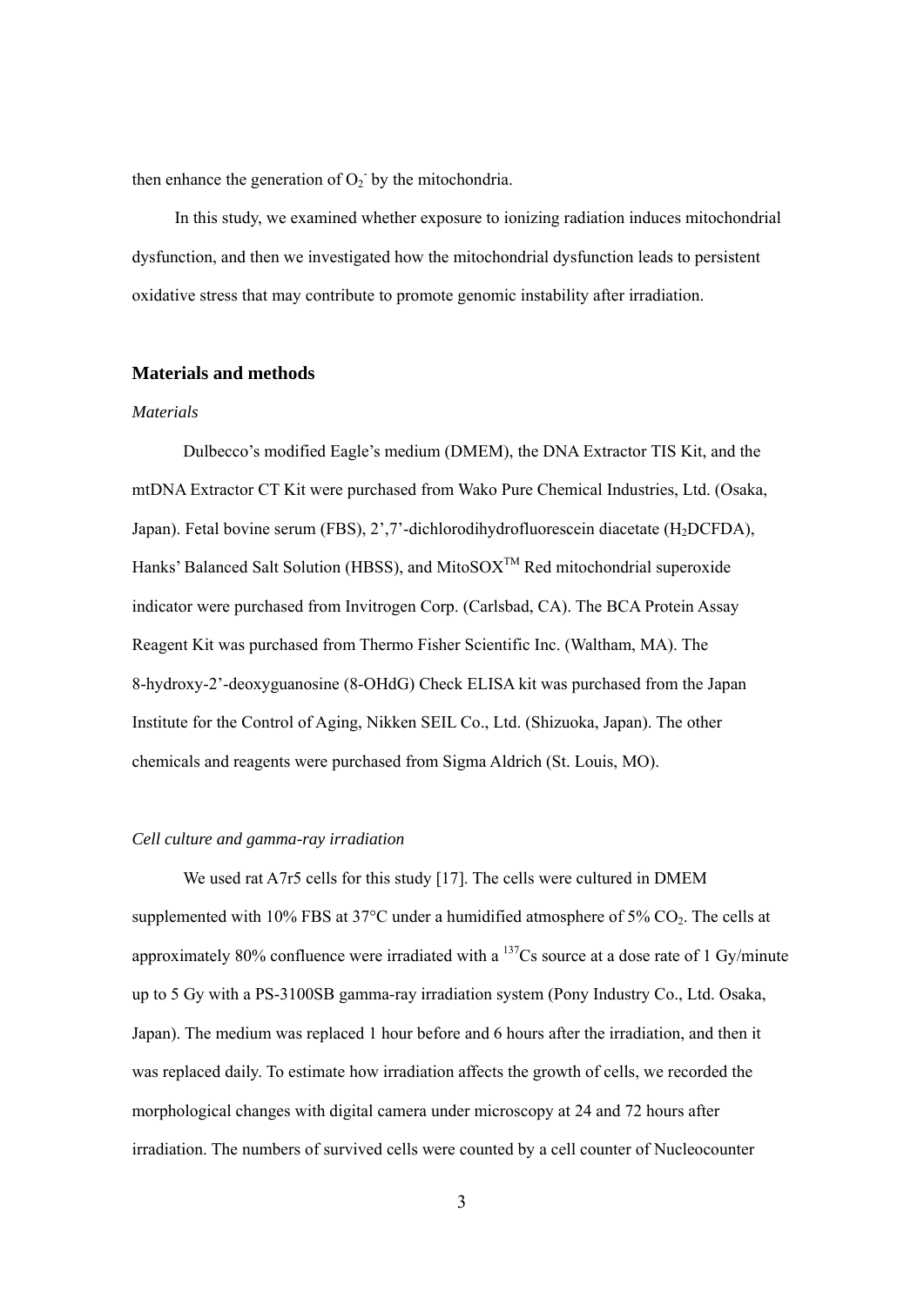(Chemotetec A/S, Denmark).

#### *Detection of intracellular ROS*

The intracellular ROS levels were measured based on the oxidation of  $H_2DCFDA$  to form the fluorescent compound 2',7'-dichlorofluorescein (DCF) [18-21]. Briefly, cells were cultured on 35 mm glass-base dishes (Asahi Glass Co., Ltd., Tokyo, Japan). Cells at approximately 80% confluence were incubated with 10  $\mu$ M H<sub>2</sub>DCFDA for 20 minutes before irradiation. The cells were irradiated and incubated at 37°C for 5, 30, 60, or 120 minutes after irradiation. After the cells were washed with HBSS, the intracellular ROS were directly observed with a fluorescence microscope (IX-71, Olympus, Tokyo, Japan).

# *Measurement of the activity of NADH dehydrogenase*

The activity of NADH dehydrogenase (mitochondrial ETC complex I), an enzyme located in the inner mitochondrial membrane that catalyzes the transfer of electrons from NADH to coenzyme Q, was measured as previously described, with a slight modification [22-24]. Briefly, the cells were detached with 0.05% trypsin and 0.5 mM EDTA at 0, 12, 24, 48, or 72 hours after irradiation and washed twice with PBS containing protease inhibitors (1 mM phenylmethylsulfonylfluoride, 1 µg/ml leupeptin, 1 µg/ml pepstatin). The cells were resuspended in PBS with protease inhibitors and disrupted by a sonicator (BIORUPTOR UCD-200TM, Cosmo Bio, Tokyo, Japan) on ice. The homogenate was centrifuged at 12,500 x *g* for 10 minutes, and the supernatant was used for measuring the activity of NADH dehydrogenase, the largest and most complicated enzyme of mitochondrial ETC. All measurements were performed in a 1-ml quartz cuvette at 30°C using a UV-3100 PC spectrophotometer (Shimadzu, Kyoto, Japan). To compare the activities among samples collected at each time point, citrate synthase activity was also measured as described [25].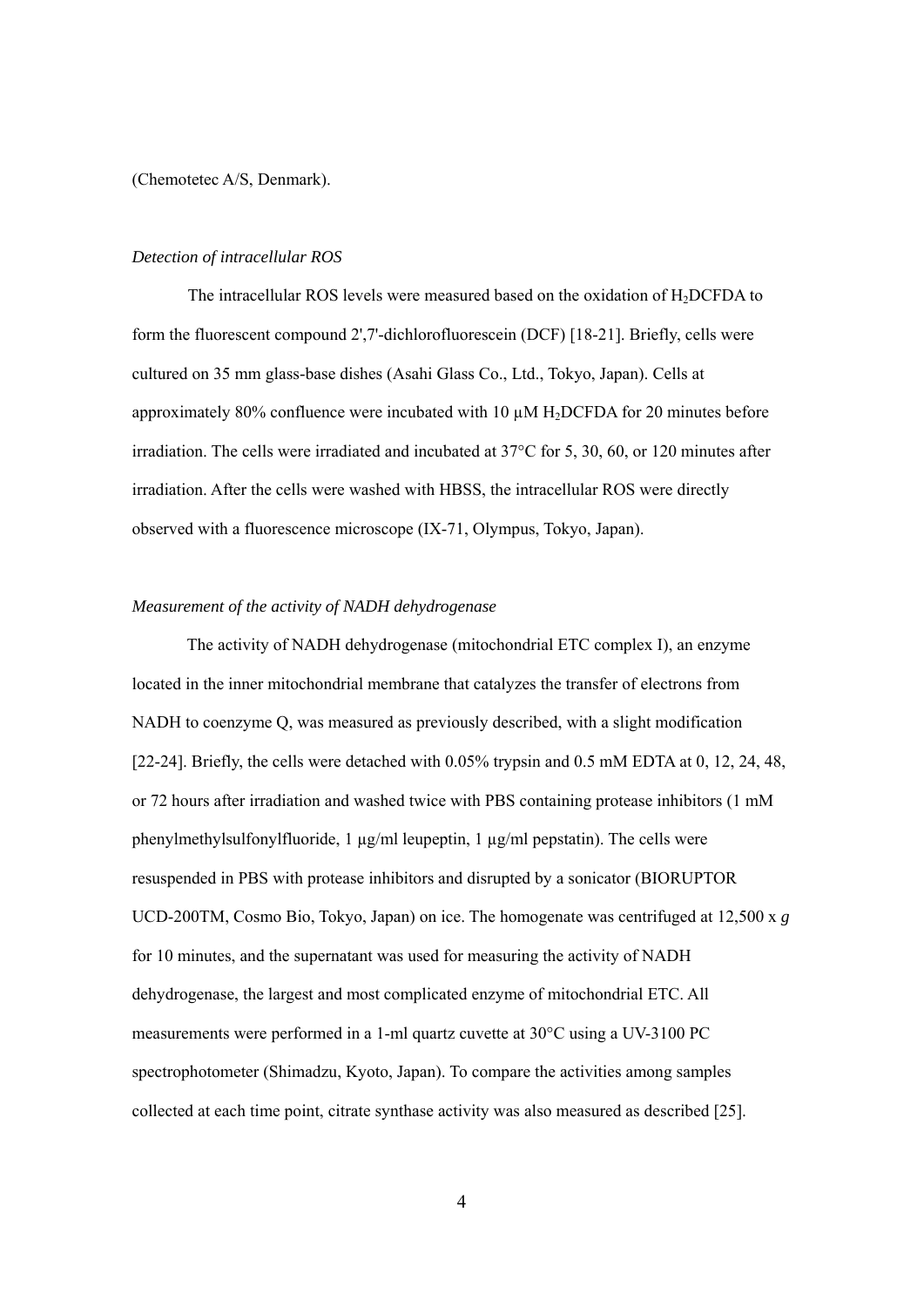# *Detection of ROS in mitochondria*

The level of ROS in the mitochondria was analyzed by flow cytometry with a MitoSOX Red mitochondrial superoxide indicator [26,27]. Briefly, the cells were detached with 0.05% trypsin and 0.5 mM EDTA at 0, 12, 18, 24, or 72 hours after irradiation. The cells were resuspended in culture medium containing 5 µM MitoSOX Red and incubated at 37°C for 10 minutes, avoiding exposure to light. After two washes with HBSS, the fluorescence intensity in the cells was estimated using a Cytomics FC 500 cytometer with FC500 CXP Cytometer software (Beckman coulter, Brea, CA).

#### *Evaluation of the oxidation of DNA in nuclei and mitochondria*

After 0, 1, 3, 6, 12, 18, 24, 48, or 72 hours of irradiation, the nuclear DNA and mitochondrial DNA were extracted from the cells with a DNA Extractor TIS Kit and an mtDNA Extractor CT Kit, respectively. The levels of 8-OHdG, one of the major biomarkers for the evaluation of oxidative DNA damage [28], were measured with an 8-OHdG Check ELISA kit according to the manufacturer's instructions.

#### *Statistical analysis*

The data are represented as the mean  $\pm$  standard error of the mean (SEM). The statistical significance was determined by the Student's *t*-test. Probability values less than 0.05 were considered significant.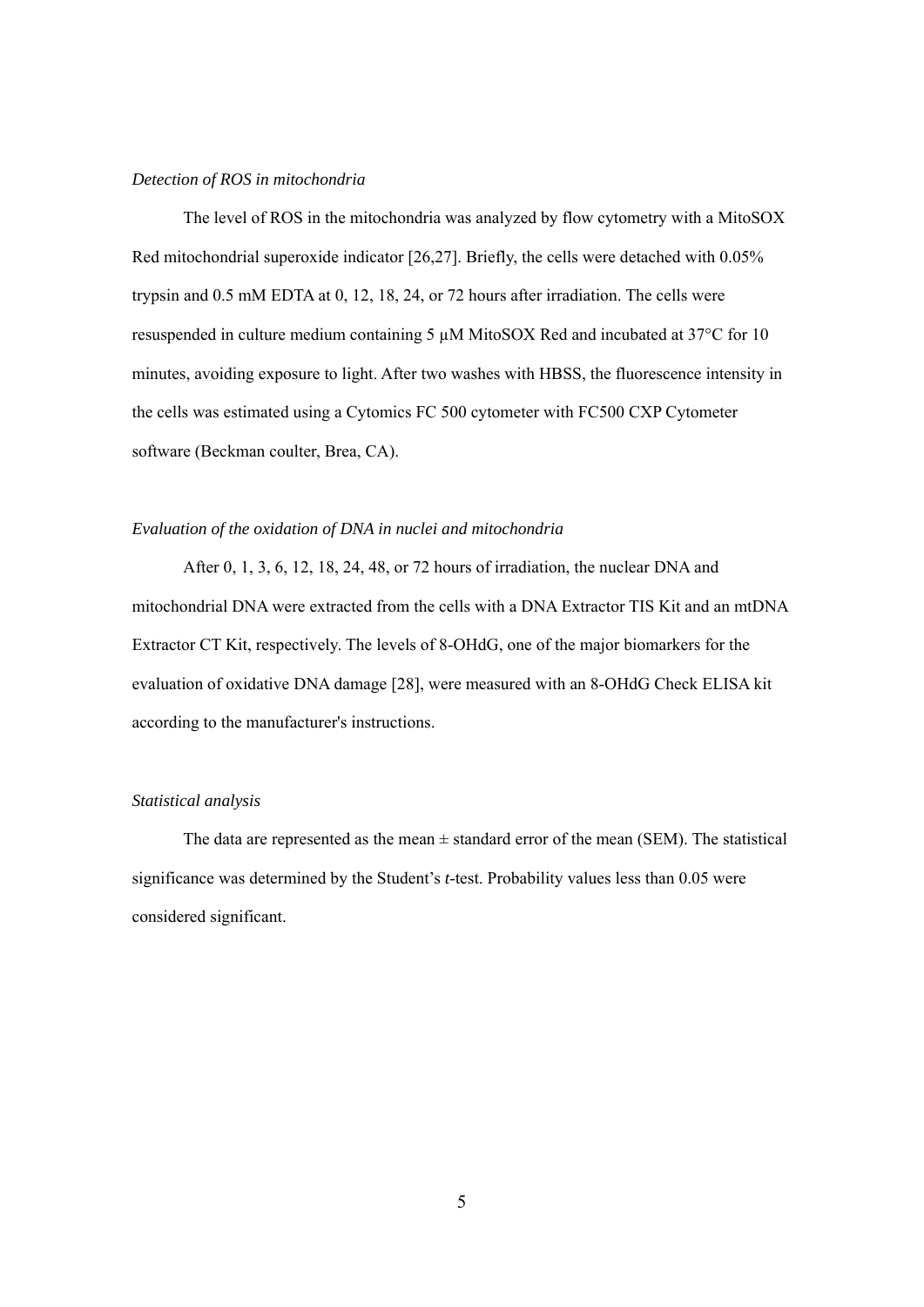## **Results**

#### *Gamma-ray radiation inhibited the growth of cells without obvious morphological change*

The most of the cells survived after irradiation, and the morphological findings in cells that survived the radiation were similar to those of non-radiated cells (*Figure 1A*). However, the total number of cells was significantly less 24 hours after irradiation when compared to that of the control group (*Figure 1B*). This indicated that irradiation significantly inhibited the growth of cells at a dose of 5 Gy.

#### *Gamma-ray radiation rapidly induced an increase of intracellular ROS levels*

Although gamma-rays can directly ionize  $H_2O$  to generate 'OH, the most toxic form of ROS, it is impossible to directly detect these  $\overline{O}$ H because of their very short life span (10<sup>-9</sup>) seconds) [8,13]. Alternatively, we monitored the intracellular ROS levels by fluorescence microscopy at 5, 30, 60, and 120 minutes after 5 Gy gamma-ray irradiation. As expected, a robust increase of intracellular ROS levels was detected after 5 minutes of irradiation (*Figure 2*). However, the intracellular ROS rapidly disappeared thereafter, and the intracellular ROS levels in these irradiated cells after 30 to 120 minutes were not obviously different from those of non-irradiated cells in which the intracellular ROS levels were barely detected at all time points during the 120 minute experiment. These results indicated that gamma-ray irradiation induced a robust, instantaneous increase of intracellular ROS levels within minutes.

#### *Gamma-ray radiation decreased the activity of NADH dehydrogenase*

It is generally accepted that oxidative stress persists over a long period of time after exposure to irradiation [29]. Considering that mitochondria are the principal generator of ROS [30-33], we speculated that irradiation might induce mitochondrial ETC dysfunction to perpetuate oxidative stress. To test this possibility, we measured the activity of NADH dehydrogenase (Complex I). We found that the activity of NADH dehydrogenase decreased to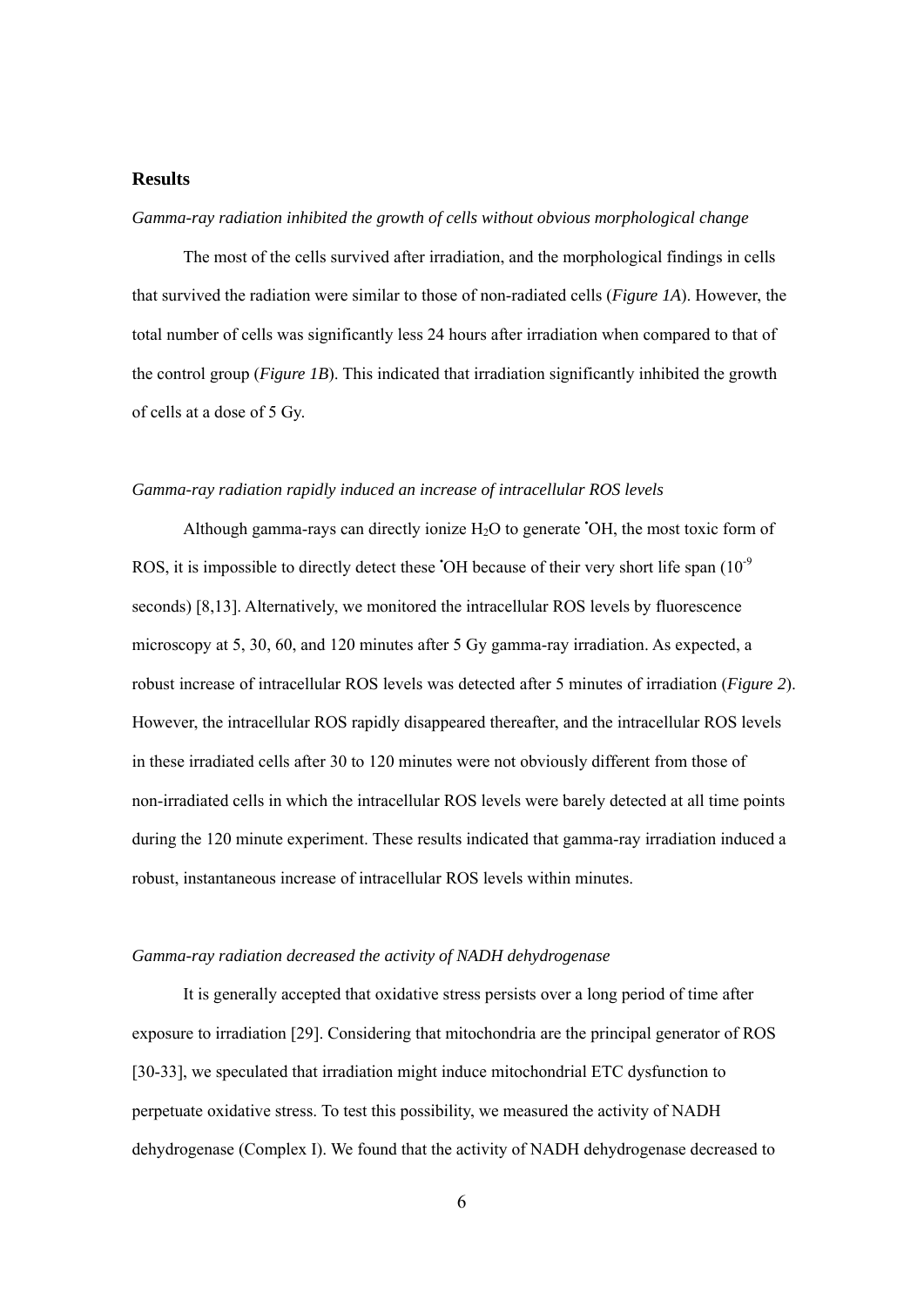approximately 50% of the baseline value after 12 hours, and this lower activity persisted until 72 hours after irradiation (*Figure 3*). This finding suggests that mitochondrial dysfunction occurs within 12 hours after irradiation.

#### *Persistent increase of ROS levels in mitochondria after irradiation*

To further investigate whether irradiation-induced mitochondrial dysfunction contributes to the increase in the production/accumulation of ROS in mitochondria, we measured the levels of ROS in cells with the MitoSOX Red mitochondrial superoxide indicator as a specific probe of mitochondrial O<sub>2</sub>. Compared with that of the non-irradiated cells, the fluorescence intensity of irradiated cells had increased slightly after 18 hours and had increased more significantly at 24 hours after irradiation (*Figure 4*). More importantly, the increase of mitochondrial ROS levels continued up to 72 hours after irradiation, the longest time point included in this study.

#### *Oxidation of mitochondrial DNA after irradiation*

We wondered whether the increased ROS levels would induce oxidative damage of DNA. By measuring the levels of 8-OHdG, a biomarker of oxidative DNA damage, we found that the levels of 8-OHdG in mitochondrial DNA did not change significantly within 18 hours but increased significantly at times of 24 hours or later after irradiation (*Figure 5*). In contrast, no significant change in the 8-OHdG level in the nuclear DNA was observed within 72 hours after irradiation (*Figure 5*), but measurements at longer time points are needed.

#### **Discussion**

In this study, we found that gamma-ray radiation induced an instantaneous increase in the levels of intracellular ROS within minutes, a mitochondrial dysfunction within hours, and a persistent increase of mitochondrial ROS levels and oxidation of mitochondrial DNA within days. The clear pattern of the time courses associated with these changes help us to understand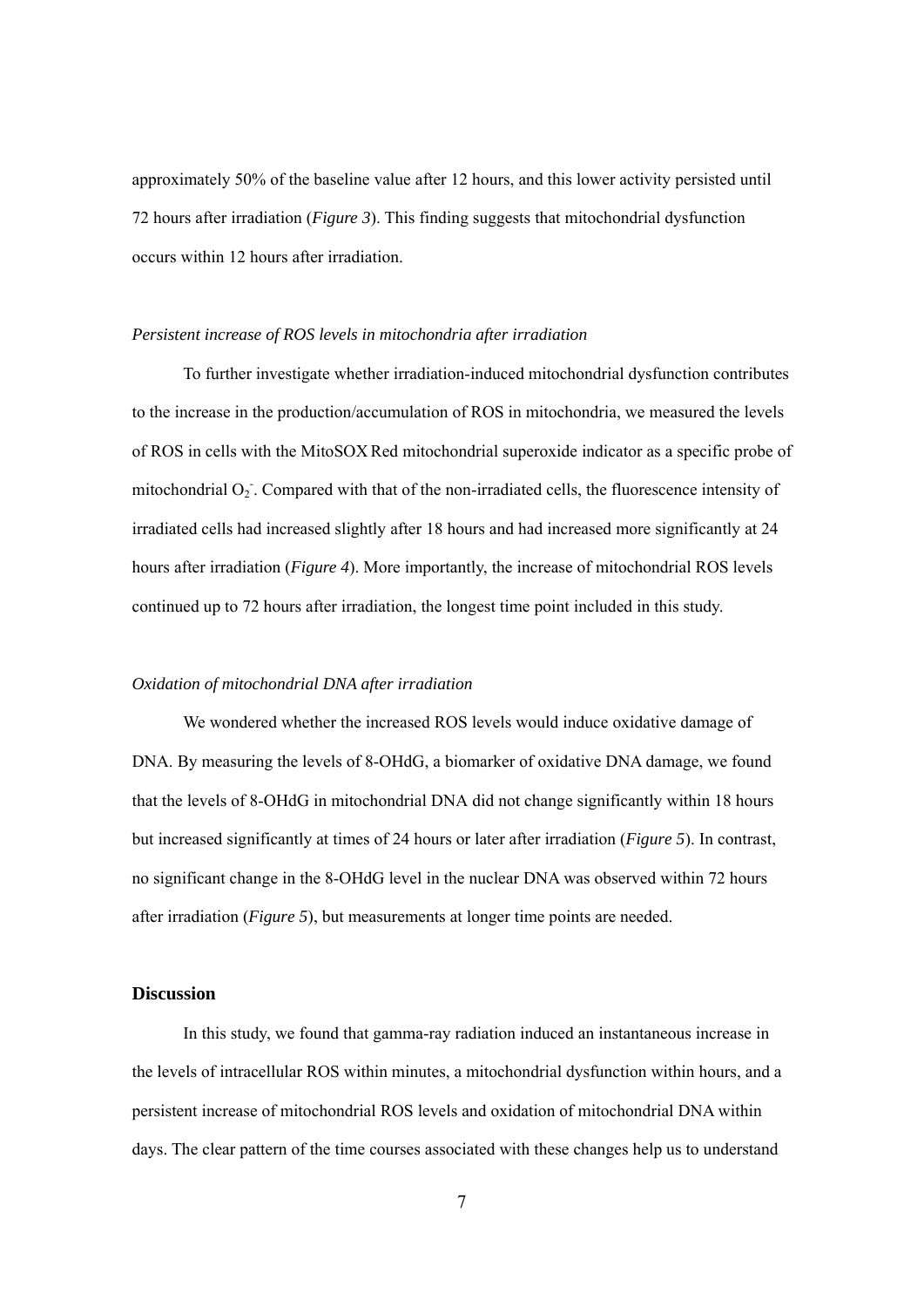the relationships among mitochondrial dysfunction, oxidative stress, and radiation-induced genomic instability.

First, after gamma-ray irradiation, the intracellular ROS levels as detected by DCF fluorescence increased robustly within minutes and then disappeared very quickly (within 30 minutes). Because ionizing radiation can ionize H<sub>2</sub>O into 'OH, a toxic form of ROS with a life span as short as  $10^{-9}$  seconds [8,13], we thought that the instantaneous increase in intracellular ROS levels soon after irradiation could simply be the result of radiation-induced ionization of H<sub>2</sub>O into 'OH and their byproducts.

Second, by measuring the activity of NADH dehydrogenase, mitochondrial dysfunction was identified within 12 hours after irradiation. Although the 'OH radical has a very short life span, the transient but robust release of • OH after irradiation may oxidize biomolecules such as proteins or lipids in the cells. Cardiolipin, phosphatidylcholine, and phosphatidylethanolamine are composed of polyunsaturated fatty acids, which are especially susceptible to peroxidation by ROS [15,16]. These phospholipids are located in the inner mitochondrial membrane and are required for the optimum activity of ETC complexes, including complexes I and III [34,35]. Therefore, it was not surprising that the robust release of 'OH soon after irradiation might damage the mitochondria within hours via the peroxidation of those phospholipids. However, it is unclear yet what oxidative injury occurs to each protein that constitutes these ETC complexes. A proteomic analysis, as well as the information on the oxidation state of the mitochondrial lipids may help to prove the hypothesis.

The enzyme complexes of the ETC are known to play a central role in the synthesis of ATP. During this process,  $O_2$  is generated due to the leakage of electrons from complex I or III [36]. If oxidative alterations to the phospholipid profile are induced by 'OH as a result of radiation exposure, enhancement of  $O_2$  generation may arise from the leakage of electrons that is associated with the dysfunction of the ETC. A decreased activity of mitochondrial ETC complexes has recently been found to result in an increase in the cellular  $H_2O_2$  level [37].

8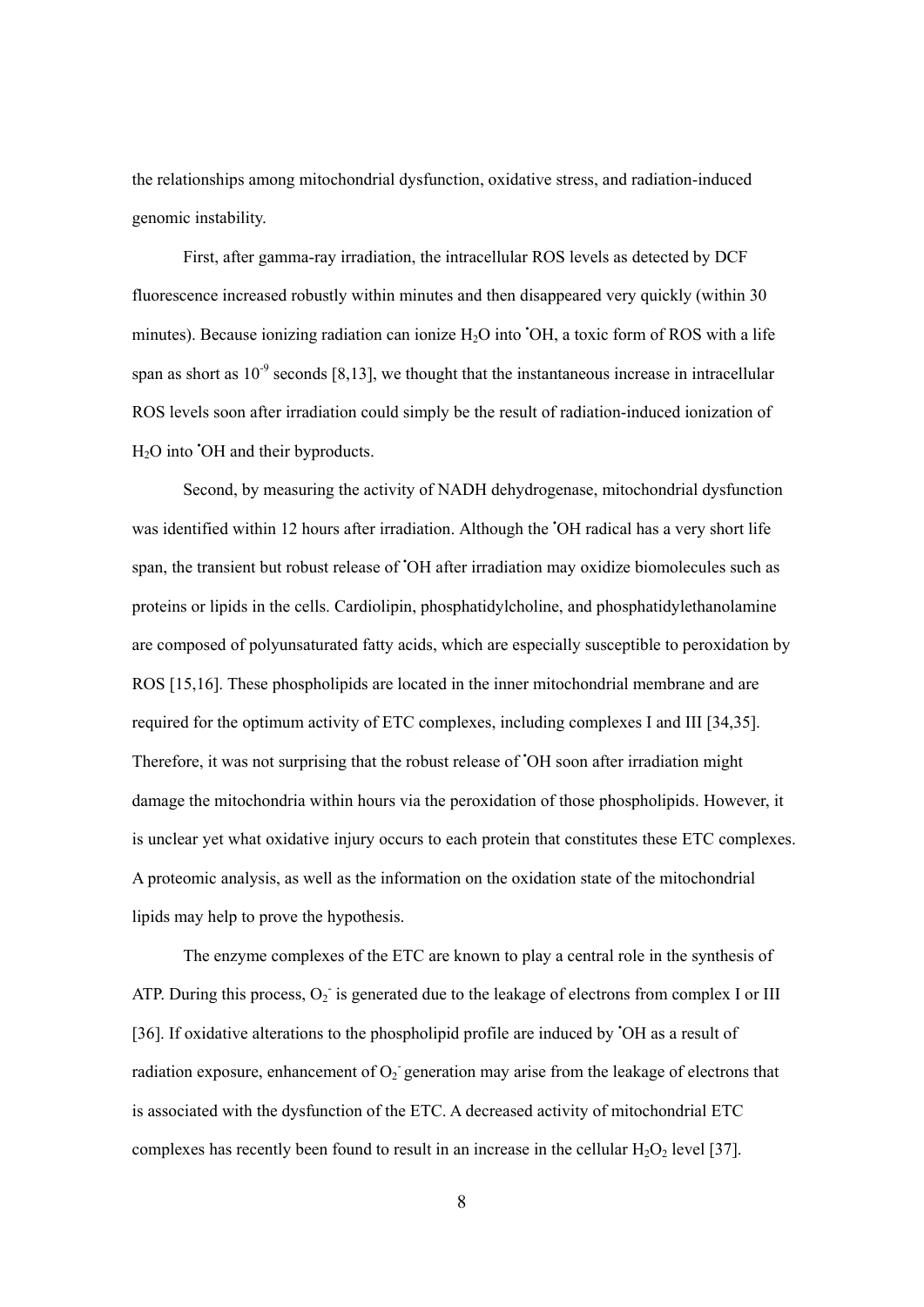Because the appearance of the mitochondrial ROS was observed at a time of 24 hours after irradiation, which is a few hours later than the occurrence of mitochondrial dysfunction, we thought that the significant increase in ROS levels in the mitochondria could be caused by an increased leak of electrons from the mitochondrial ETC complexes. However, the decreased activity of manganese superoxide dismutase and some other enzymes might also accelerate the accumulation of ROS in the mitochondria [38].

Finally, we found that irradiation induced the oxidation of mitochondrial DNA at a time of 24 hours after irradiation, which is the same time that the ROS levels begin to significantly increase in mitochondria. It is known that the oxidation-reduction potential of deoxyguanosine is the lowest among the four types of nucleic acid bases of DNA, and that deoxyguanosine is susceptible to oxidative modification by ROS. Therefore, 8-OHdG, which is modified with a hydroxyl group on the C8 of guanine, is a highly sensitive biomarker of oxidative DNA damage [28]. However, the 8-OHdG in either mitochondrial DNA or nuclear DNA was not significantly changed by 18 hours after irradiation. This result suggests that the intracellular ROS, consisting primarily of 'OH and generated immediately after irradiation, has little or no direct oxidative influence on the nuclear and mitochondrial DNA. Therefore, the oxidative damage of the mitochondrial DNA was more likely induced by the local accumulation of ROS due to mitochondrial dysfunction. Although we did not detect an increase of 8-OHdG in nuclear DNA even after irradiation with 5Gy, DNA deletion might be detectable by other assessments for DNA deletion, such as Comet assay and the formation of γ-H2AX foci in the nuclei.

In this study, the data regarding mitochondrial dysfunction and ROS levels in mitochondria were limited to measurements up to 72 hours after irradiation. The mitochondrial genome encodes 2 different types of mitochondrial rRNAs, 22 types of tRNAs, and 13 types of proteins that are components of the complexes of the ETC [39]. It has previously been demonstrated that adenine misincorporation occurs opposite to an 8-OHdG lesion during the replication of DNA and induces a G:C to T:A transversion [40]. If this transversion is induced

9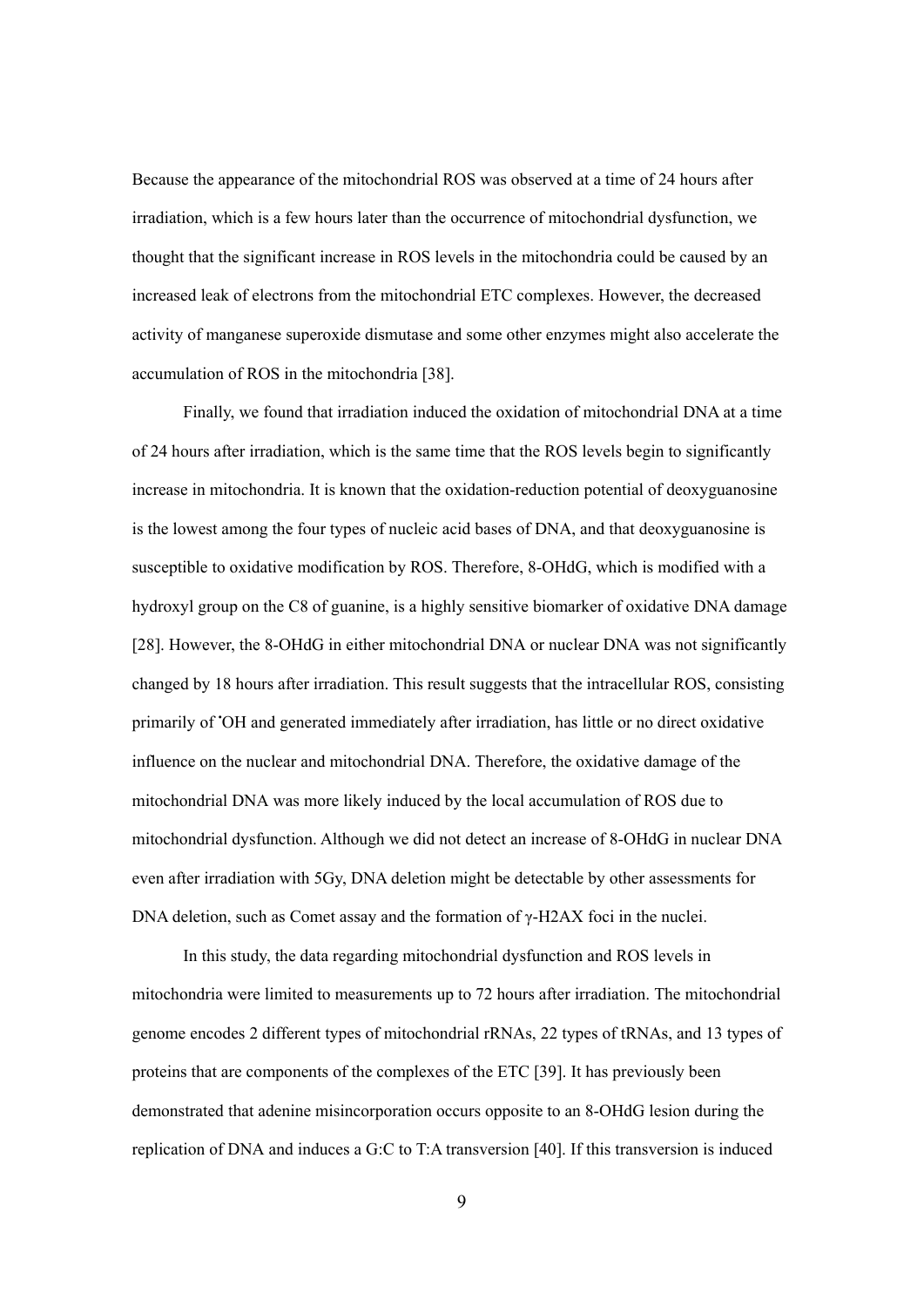by the accumulation of 8-OHdG, point mutations of the mitochondrial genome may evoke a permanent functional abnormality in the mitochondria. In fact, we have very recently observed that the generation of  $O_2$  by mitochondria persists for over a week after irradiation (data not shown). However, further studies with measurements at longer time points are required to understand whether and how the persistent generation of ROS by mitochondria contributes to radiation-related genomic instability.

In summary, we observed an instantaneous and robust release of 'OH soon after exposure of cells to ionizing radiation. The robust release of • OH oxidized the ETC complexes to induce mitochondrial dysfunction, which further caused persistent oxidative stress and induced the oxidation of mitochondrial DNA. Although we have not examined the genomic instability of cells in this study, we speculate that the mitochondrial dysfunction causes persistent oxidative stress and may then contribute to promote genomic instability for a long time after irradiation. Therefore, normalizing the mitochondrial function by the administration of antioxidants may be a potential therapeutic strategy for radiation-induced genomic instability and carcinogenesis.

# **Acknowledgements**

This work was supported in part by a Grant-in-Aid for the Global Centers of Excellence Program from the Ministry of Education, Science, Sports, Culture and Technology of Japan.

# **Declaration of interest**

The authors confirm no conflicts of interest. The authors alone are responsible for the content and writing of the paper.

10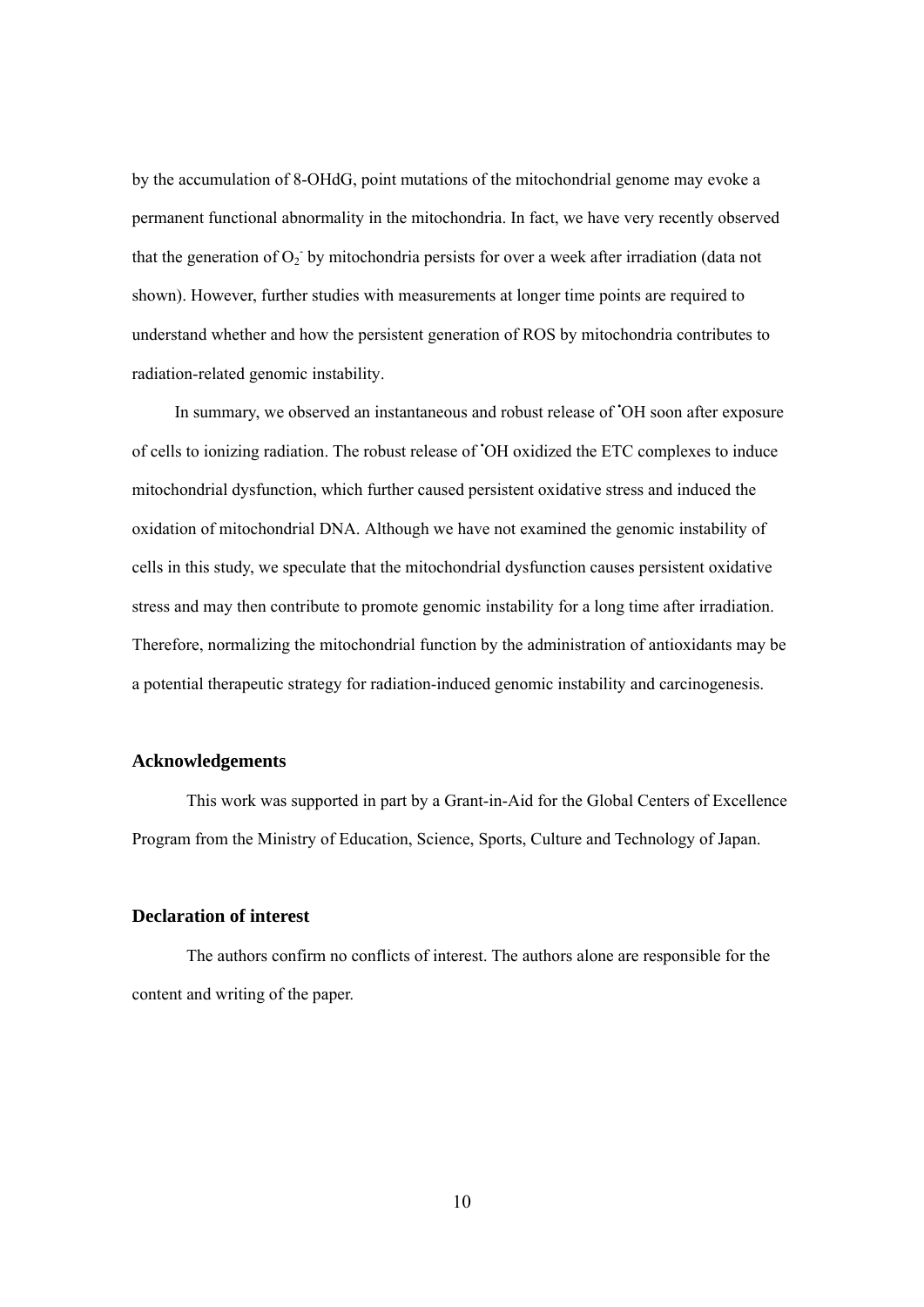## **References**

- [1] Rothkamm K, Kühne M, Jeggo PA, Löbrich M. Radiation-induced genomic rearrangements formed by nonhomologous end-joining of DNA double-strand break. Cancer Res 2001;61:3886-3893.
- [2] Huang L, Snyder AR, Morgan WF. Radiation-induced genomic instability and its implications for radiation carcinogenesis. Oncogene 2003;22:5848-5854.
- [3] Roy K, Kodama S, Suzuki K, Fukase K, Watanabe M. Hypoxia relieves X-ray-induced delayed effects in normal human cells. Radiat Res 2000; 154:659-666.
- [4] Leach JK, Van Tuyle G, Lin PS, Schmidt-Ullrich R, Mikkelsen RB. Ionizing radiation-induced, mitochondria-dependent generation of reactive oxygen/nitrogen, Cancer Res 2001;61:3894-3901.
- [5] Tominaga H, Kodama S, Matsuda N, Suzuki K, Watanabe M. Involvement of reactive oxygen species (ROS) in the induction of genetic instability by radiation. J Radiat Res 2004;45:181-188.
- [6] Kim GJ, Fiskum GM, Morgan WF. A role for mitochondrial dysfunction in perpetuating radiation-induced genomic instability. Cancer Res 2006;66:10377-10383.
- [7] Motoori S, Majima HJ, Ebara M, Kato H, Hirai F, Kakinuma S, Yamaguchi C, Ozawa T, Nagano T, Saisho H. Overexpression of mitochondrial manganese superoxide dismutase protects against radiation-induced cell death in the human hepatocellular carcinoma cell line HLE. Cancer Res 2001;61:5382-5388.
- [8] Robbins MEC, Zhao W. Chronic oxidative stress and radiation-induced late normal tissue injury. Int J Radiat Biol 2004;80:251-259.
- [9] Turrens JF, Boveris A. Generation of superoxide anion by the NADH dehydrogenase of bovine heart mitochondria. Biochem J 1980;191:421-427.
- [10] Demin OV, Kholodenko BN, Skulachev VP. A model of O·2 in the complex III of the electron transport chain. Mol Cell Biochem 1998;184:21-33.
- [11] Gille L, Nohl H. The ubiquinol/bc<sub>1</sub> redox couple regulates mitochondrial oxygen radical formation. Arch Biochem Biophys 2001;388:34-38.
- [12] Han D, Antunes F, Canali R, Rettori D, Cadenas E. Voltage-dependent anion channels control the release of the superoxide anion from mitochondria to cytosol. J Biol Chem 2003;278:5557-5563.
- [13] Riley PA. Free radicals in biology: oxidative stress and the effects of ionizing radiation. Int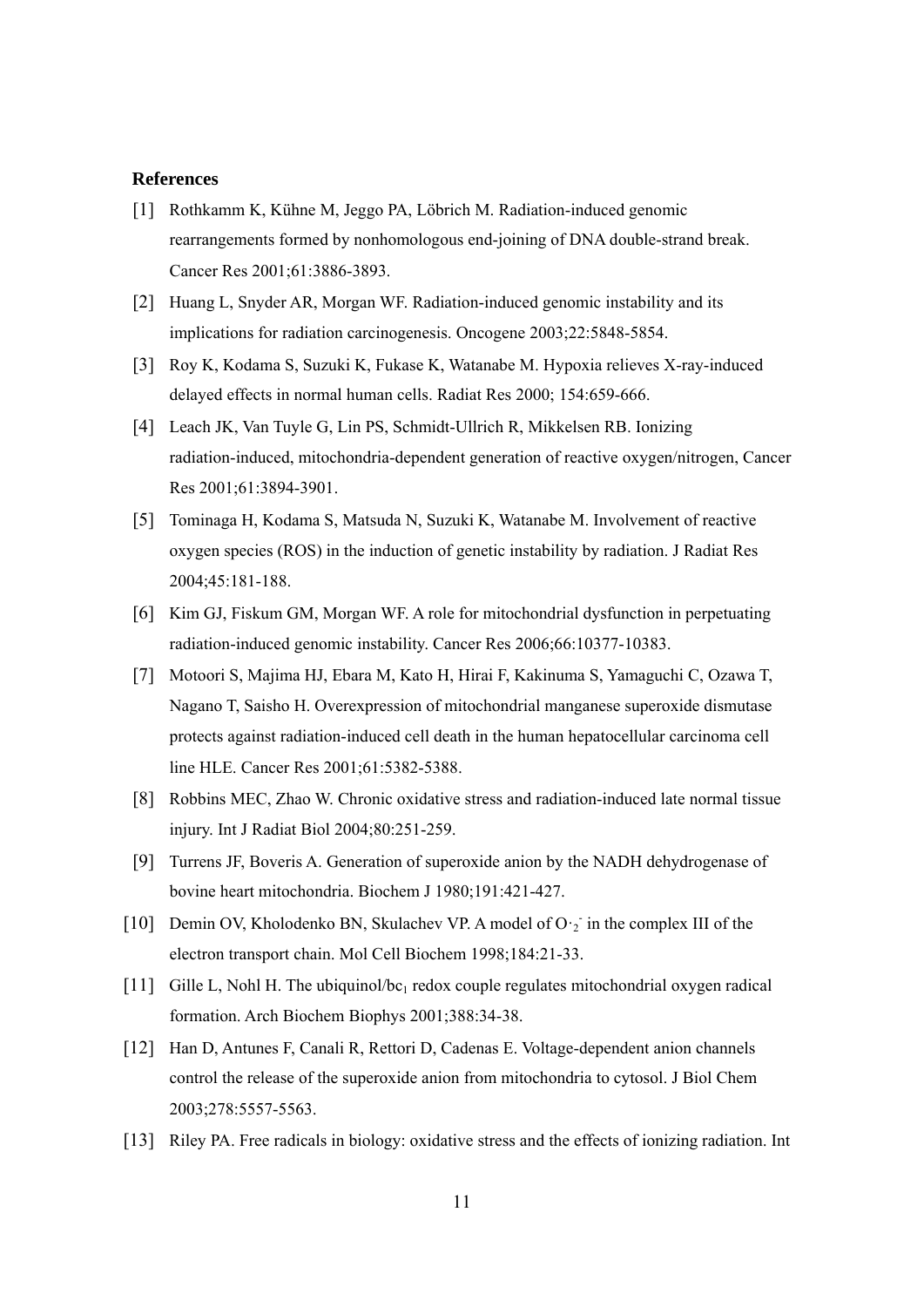J Radiat Biol 1994;65:27-33.

- [14] Wallace SS. Enzymatic processing of radiation-induced free radical damage in DNA. Radiat Res 1998;150:S60-S79.
- [15] Chicco AJ, Sparagna GC. Role of cardiolipin alterations in mitochondrial dysfunction and disease. Am J Physiol Cell Physiol 2007;292:33-44.
- [16] Dekker CJ, Geurts van kessel WSM, Klomp JPG, Pieters J, De Kruijef B. Synthesis and polymorphic phase behaviour of polyunsaturated phosphatidylcholines and phosphatidylethanolamines. Chem Phys Lipids 1983;33:93-106.
- [17] Urata Y, Goto S, Kawakatsu M, Yodoi J, Eto M, Akishita M, Kondo T. DHEA attenuates PDGF-induced phenotypic proliferation of vascular smooth muscle A7r5 cells through redox regulation. Biochem Biophys Res Commun 2010;396:489-494.
- [18] Brandt R, Keston AS. Synthesis of diacetyldichlorofluorescin: A stable reagent for fluorometric analysis. Anal Biochem 1965;11:6-9.
- [19] Keston AS, Brandt R. The fluorometric analysis of ultramicro quantities of hydrogen peroxide. Anal Biochem 1965; 11:1-5.
- [20] Cathcart R, Schwiers E, Ames BN. Detection of picomole levels of hydroperoxides using a fluorescent dichlorofluorescein assay. Anal Biochem 1983;134:111-116.
- [21] Jakubowski W, Bartosz G. 2,7-dichlorofluorescin oxidation and reactive oxygen species: What does it measure?. Cell Biol Int 2000;24:757-760.
- [22] Choksi KB, Nuss JE, Boylston WH, Rabek JP, Papaconstantinou J. Age-related increases in oxidatively damaged proteins of mouse kidney mitochondrial electron transport chain complexes. Free Radic Biol Med 2007;43:1423-1438.
- [23] Trounce IA, Kim YL, Jun AS, Wallace DC. Assessment of mitochondrial oxidative phosphorylation in patient muscle biopsies, lymphoblasts, and transmitochondrial cell lines. Methods Enzymol 1996;264:484-509.
- [24] Kwong LK, Sohai RS. Age-related changes in activities of mitochondrial electron transport complexes in various tissues of the mouse. Arch Biochem Biophys 2000;373:16-22.
- [25] Jarreta D, Orús J, Barrientos A, Miró O, Roig E, Heras M, Moreas CT, Cardellach F, Casademont J. Mitochondrial function in heart muscle from patients with idiopathic dilated cardiomyopathy. Cardiovasc Res 2000;45:860-865.
- [26] Robinson KM, Janes MS, Pehar M, Monette JS, Ross MF, Hagen TM, Murphy MP, Bechman JS. Selective fluorescent imaging of superoxide *in vivo* using ethidium-based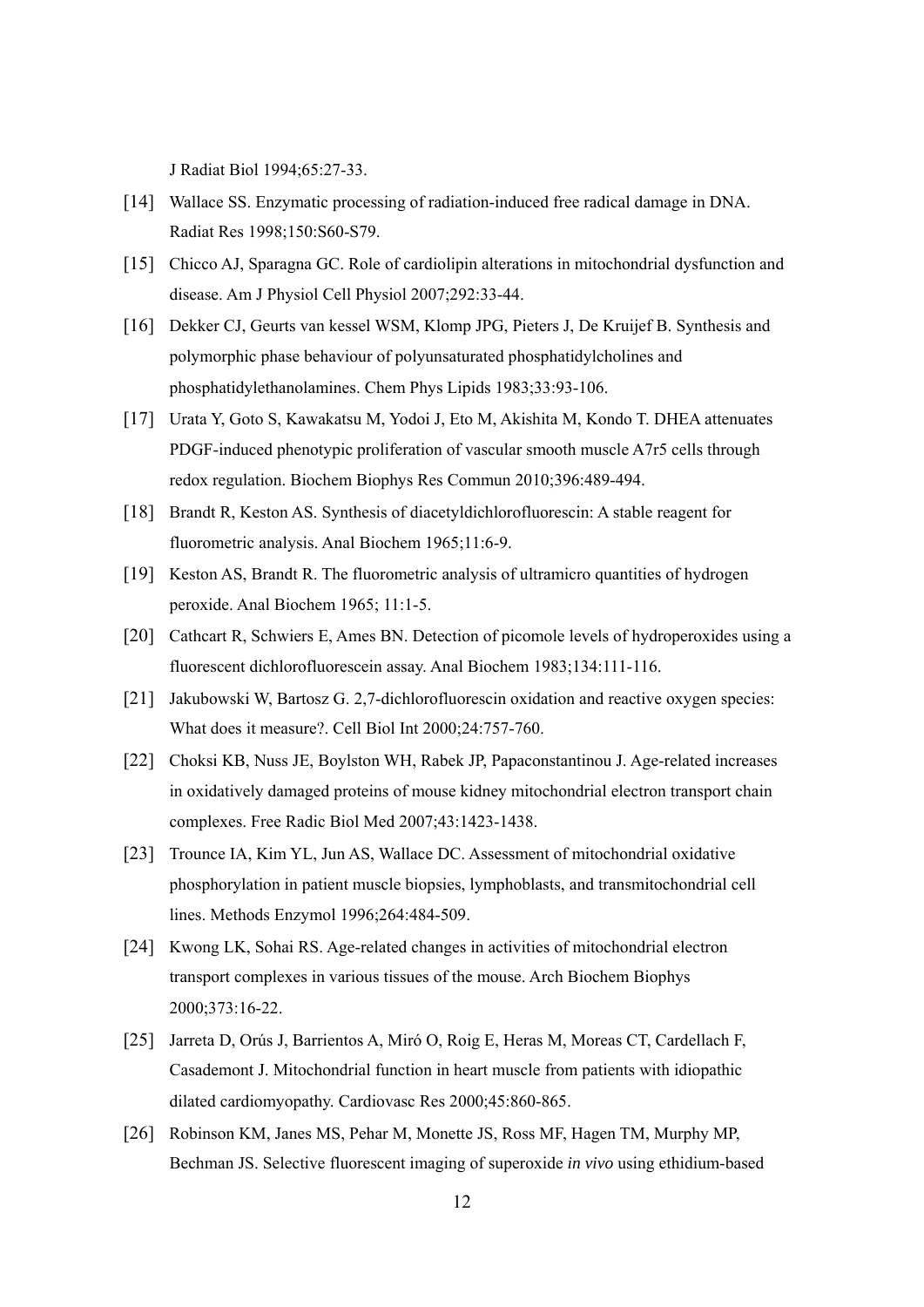probes. Proc Natl Acad Sci USA 2006;103:15038-15043.

- [27] Munusamy S, MacMillan-Crow LA. Mitochondrial superoxide plays a crucial role in the development of mitochondrial dysfunction during high glucose exposure in rat renal proximal tubular cells. Free Radic Biol Med 2009;46:1149-1157.
- [28] Kasai H, Hayami H, Yamaizumi Z, Saito H, Nishimura S. Detection and identification of mutagens and carciogens as their adducts with guanosine derivatives. Nucleic Acids Res 1984;12:2127-2136.
- [29] Spitz DR, Azzam EI, Li JJ, Gius D. Metabolic oxidation/reduction reactions and cellular responses to ionizing radiation: A unifying concept in stress response biology. Cancer Metastasis Rev 2004;23:311-322.
- [30] Esposti MD. Measuring mitochondrial reactive oxygen species. Methods 2002;26:335-340.
- [31] Raha S, Robinson BH. Mitochondria, oxygen free radicals, disease and ageing. Trends Biochem Sci 2000;25:502-508.
- [32] Turrens JF. Superoxide production by the mitochondrial respiratory chain. Biosci Rep 1997;17:3-8.
- [33] Solaini G, Harris DA. Biochemical dysfunction in heart mitochondria exposed to ischaemia and reperfusion. Biochem J 2005;390:377-394.
- [34] Daum G. Lipids of mitochondria. Biochim Biophys Acta 1985;822:1-42 .
- [35] Fry M, Green DE. Cardiolipin requirement for electron transfer in complex I and III of the mitochondrial respiratory chain. J Biol Chem. 1981;256:1874-1880.
- [36] Murphy MP. How mitochondria produce reactive oxygen species. Biochem J 2009;417:1-13.
- [37] She H, Yang Q, Shepherd K, Smith Y, Miller G, Testa C, Mao Z. Direct regulation of complex I by mitochondrial MEF2D is disrupted in a mouse model of Parkinson disease and in human patients. J Clin Invest 2011;121:930-940.
- [38] Park J, Lee J, Choi C. Mitochondrial network determines intracellular ROS dynamics and sensitivity to oxidative stress through switching inter-mitochondrial messengers. PLoS ONE 2011;6:e23211.
- [39] Boore JL. Animal mitochondrial genomes. Nucleic Acids Res 1999;27:1767-1780.
- [40] Shibutani S, Takeshita M, Grollman AP. Insertion of specific bases during DNA synthesis past the oxidation-damaged base 8-oxodG. Nature 1991;349:431-434.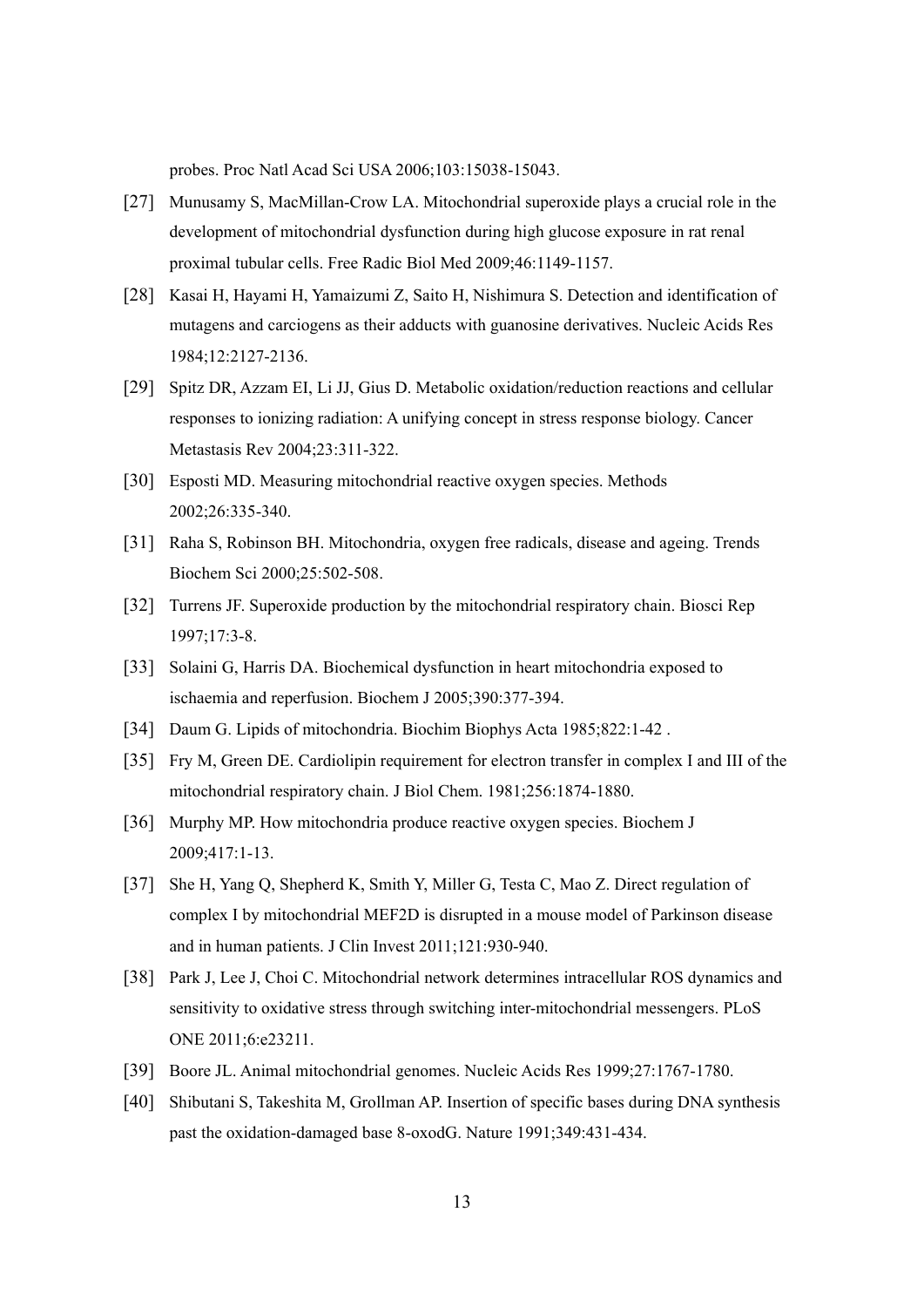# **Figure Legends**



Figure 1. Cell growth after irradiation. The morphological changes of cells were recorded by digital camera under microscopy. The numbers of survived cells were counted by a cell counter. Although the morphological findings in cells survived from radiation did not obviously change (A), the decreased number of cells indicated an inhibition of cell growth 24 and 72 hours after 5 Gy irradiation (B).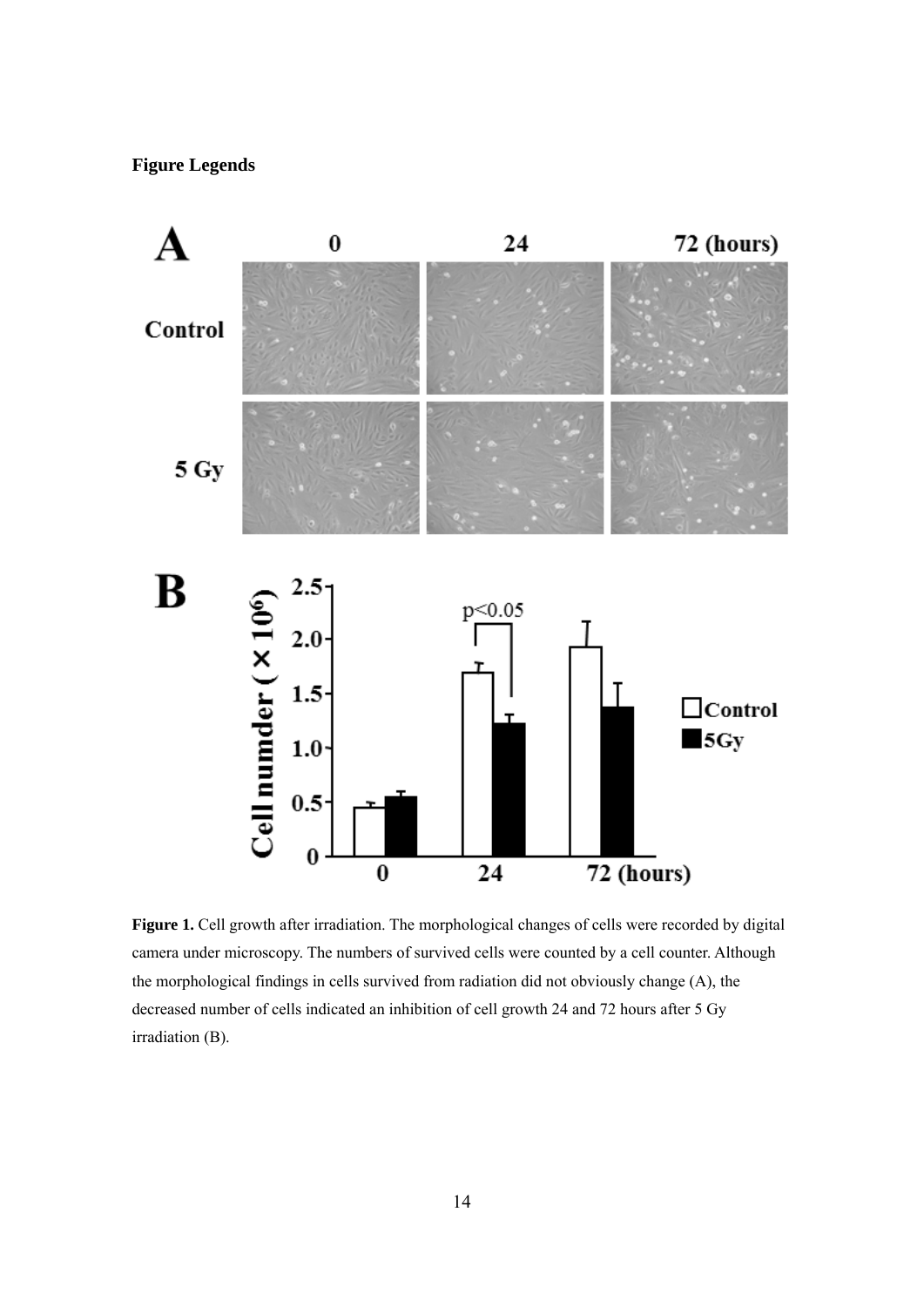

**Figure 2.** Time course changes in the intracellular ROS levels after irradiation. Cells were incubated with H2DCFDA for 20 minutes before irradiation, and intracellular ROS levels were detected by DCF fluorescence (green) at 5, 30, 60, or 120 minutes after irradiation. The DCF fluorescence showed an obvious increase at 5 minutes after irradiation (lower panel). However, the intracellular ROS levels were barely detected at 30, 60, and 120 minutes after irradiation, which was comparable with the ROS levels observed for non-irradiated cells (upper panel).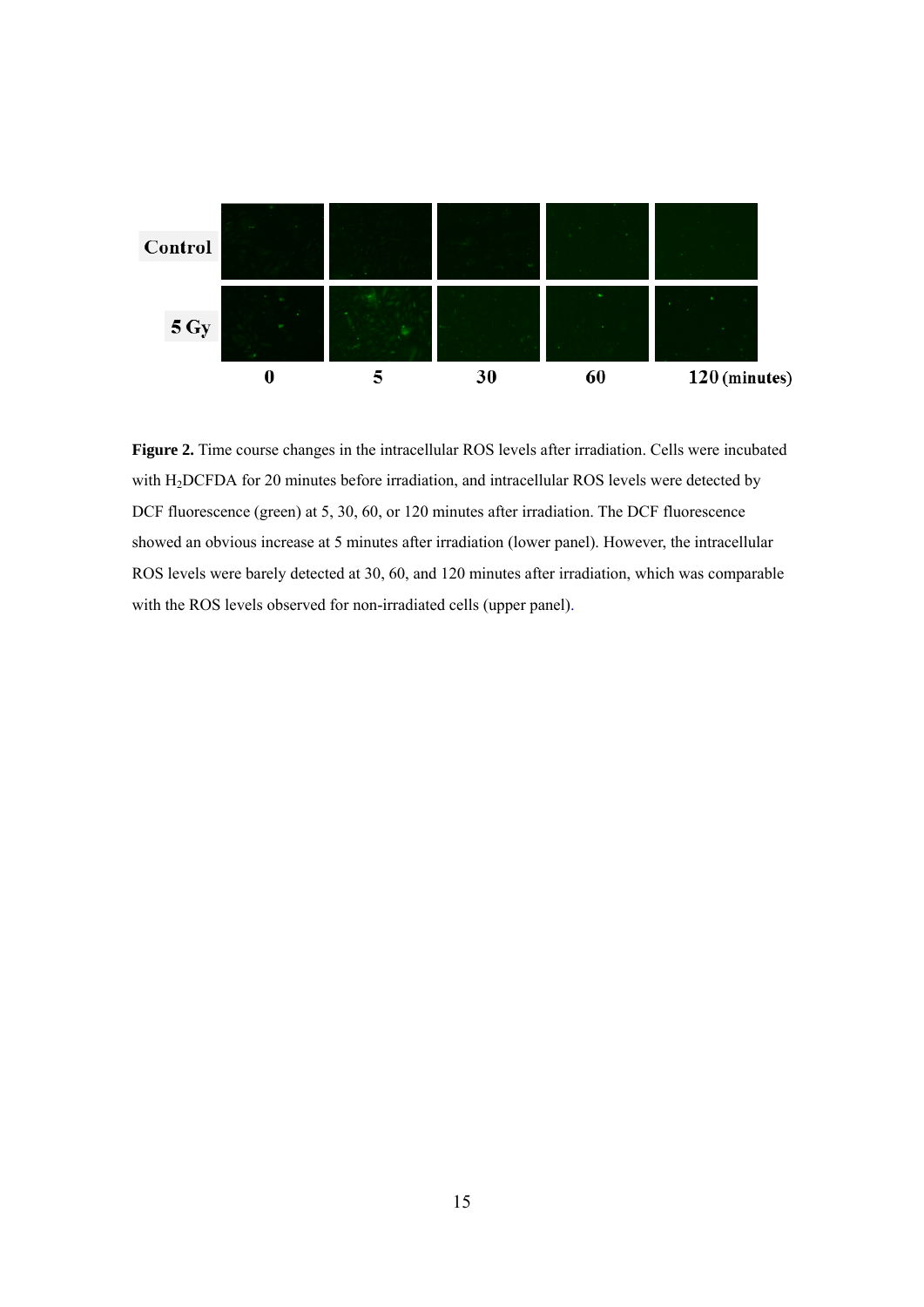

Figure 3. Time course changes of the activity of NADH dehydrogenase after irradiation. The mitochondrial dysfunction was evaluated by the activity of NADH dehydrogenase. The activity of NADH dehydrogenase decreased to approximately 50% of baseline at 12 hours and remained at this lower level until 72 hours after irradiation. Each value is given as the activity relative to the control group at each time point, and data are represented as the mean ± SEM of three independent experiments.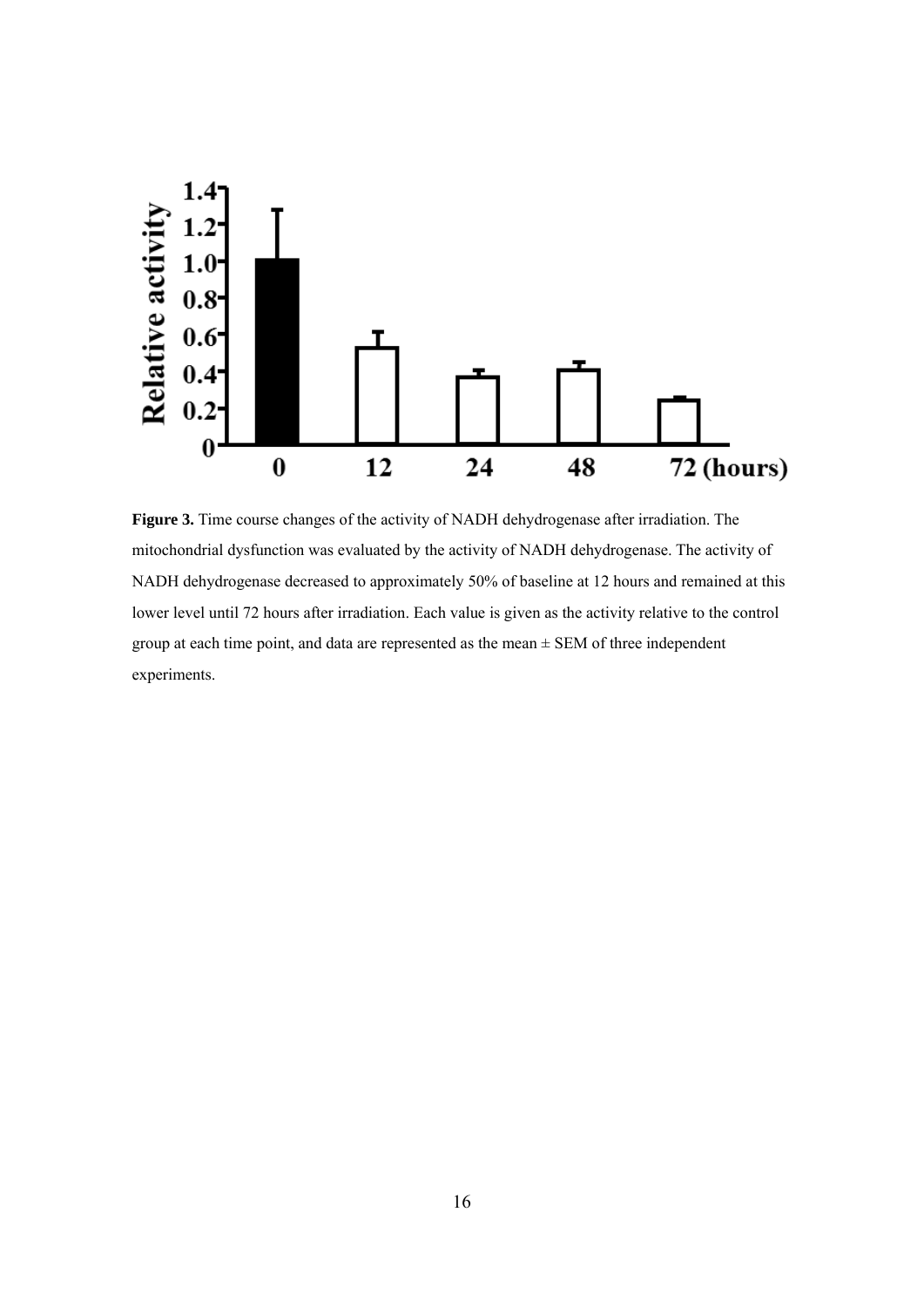

**Figure 4.** Time course changes in ROS levels in mitochondria after irradiation. ROS levels in the mitochondria of cells after irradiation were analyzed by flow cytometry with a MitoSOX Red mitochondrial superoxide indicator. (A) Representative histograms at each time point are shown, and the gray filled histogram and red line histogram indicate the results of non-irradiated cells and irradiated cells, respectively. (B) A semi-quantitative analysis showed that the relative ratio of the mean fluorescence intensity increased significantly in cells 24 and 72 hours after radiation. Each value represents the mean  $\pm$  SEM of 3 to 5 separate experiments.